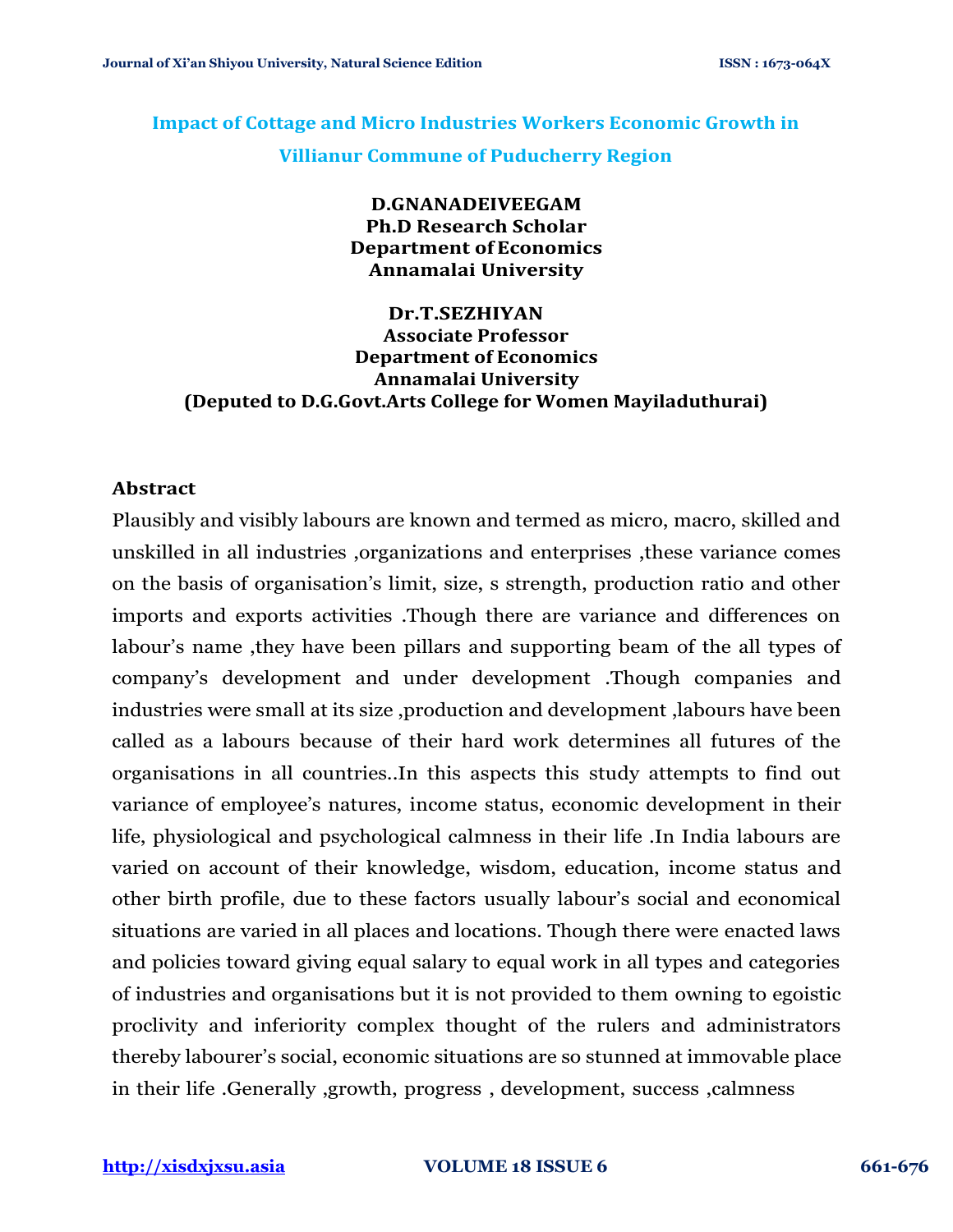,comity ,attraction, altogether peace ,success ,victory and other social ,economical and political oriented success would be coming to human being and labours due to their enough revenue and income that they get from their working places and industries. Unless they get these categories of development in their life then success and victory would be without peace and prosperity. So, human's traits are varied frequently and subsequently on account of their expectations and anticipation from their hard work, toil and continuation dedication at some fields .Like these mentioned ways still labours are suffering from not able to acquire and get desired and liked income and revenue from their jobs ,on this ground this study would like to examine economic status and growth of micro and cottage industry's labours in Puducherry Union territory with an interests to comprehend their needs ,necessities and expectations from their desire job revenue and also this study leads to understand the proclivity ,traits and temperance of the employees toward satisfying ,gratifying, accomplishing ,fulfilling and attracting the labour's needs and necessities without any discrepancies and distrust with an interest to protect human's value and employee's rights in their industry. Altogether , people who are rich in their property, life status, economic status ,parent's property accumulation, political profile and hereditary property possessing are being proprietor ,decision maker ,company owner, industry runner, rulers and policy makers ,their thinking would be always to poster ,nurture, enlarging and expanding their family growth , relatives' development and augmenting their property's development through government and public money ad assistances. In which they shall like to keep all labours and employees under their control by providing low wage ,continuous work and giving work to employees alternatively without regular with an interest to create fear at their heart to come to job regularly for low wages.

**Keywords:** Labour, Economic Status, Social Status, Income, Company Rule, Labour needs and necessities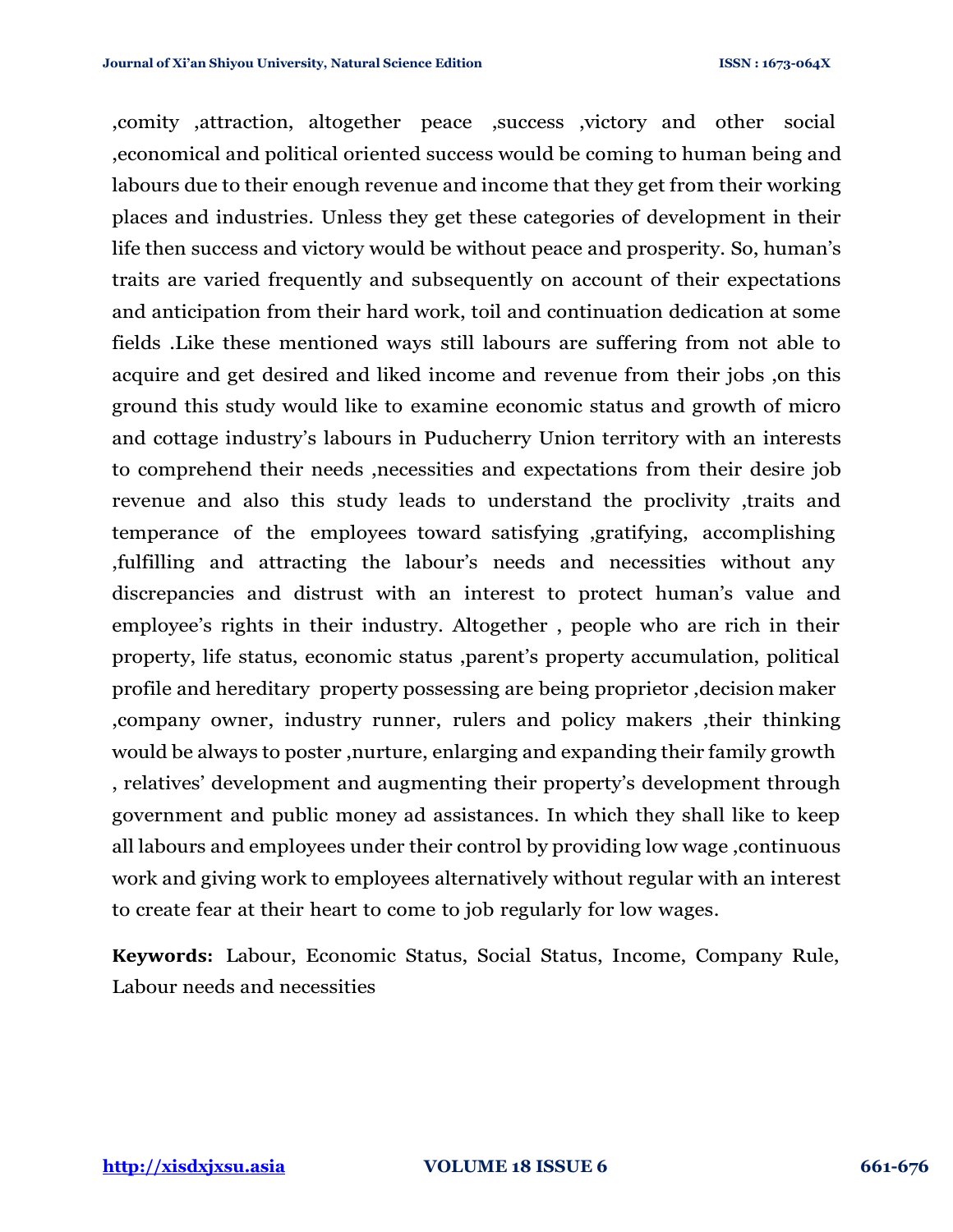#### **Introduction**

Micro industries are conceived and perceived at its size of income, revenue ,production, growth and company's dimensions ,usually the strength of property, workers, production and other allowances would very lesser than macro companies, are called as micro companies in all over world thereby their employees could not equalise their profile as equal to macro company's workers development in their career and life .Company and industry name are same to all companies in all places of the world ,its names are varied such as micro, cottage and macro on account of its vision, finance ,investment, development ,production ratio, import and export growth .In these way size and image of the companies are varied ,simultaneously labourer's profile, success ,growth and achievement in their life also varied according to its company's growth and development .So, micro is meant a small medium company runs according to its limited vision, aim ,objective and principals ,from its limited vision it will strive to elevate and proliferate its production growth, employee's welfare ,investment size and other business 's growth according its gradual expansion of its input and output .On other hand it is known as newly emerging and spurting investor and company .To develop these types of companies government have been initiating much more polices and welfare schemes with subsidy and also asking big companies to promote and develop micro level companies without any hampering and hurdles .Most of employees in micro companies are working abiding and obeying to its norms with an interest to develop its economic status and their life development according to company's growth.

#### **Cottage industry**

This word is suitable and matching the aptitude and interest of middle and lower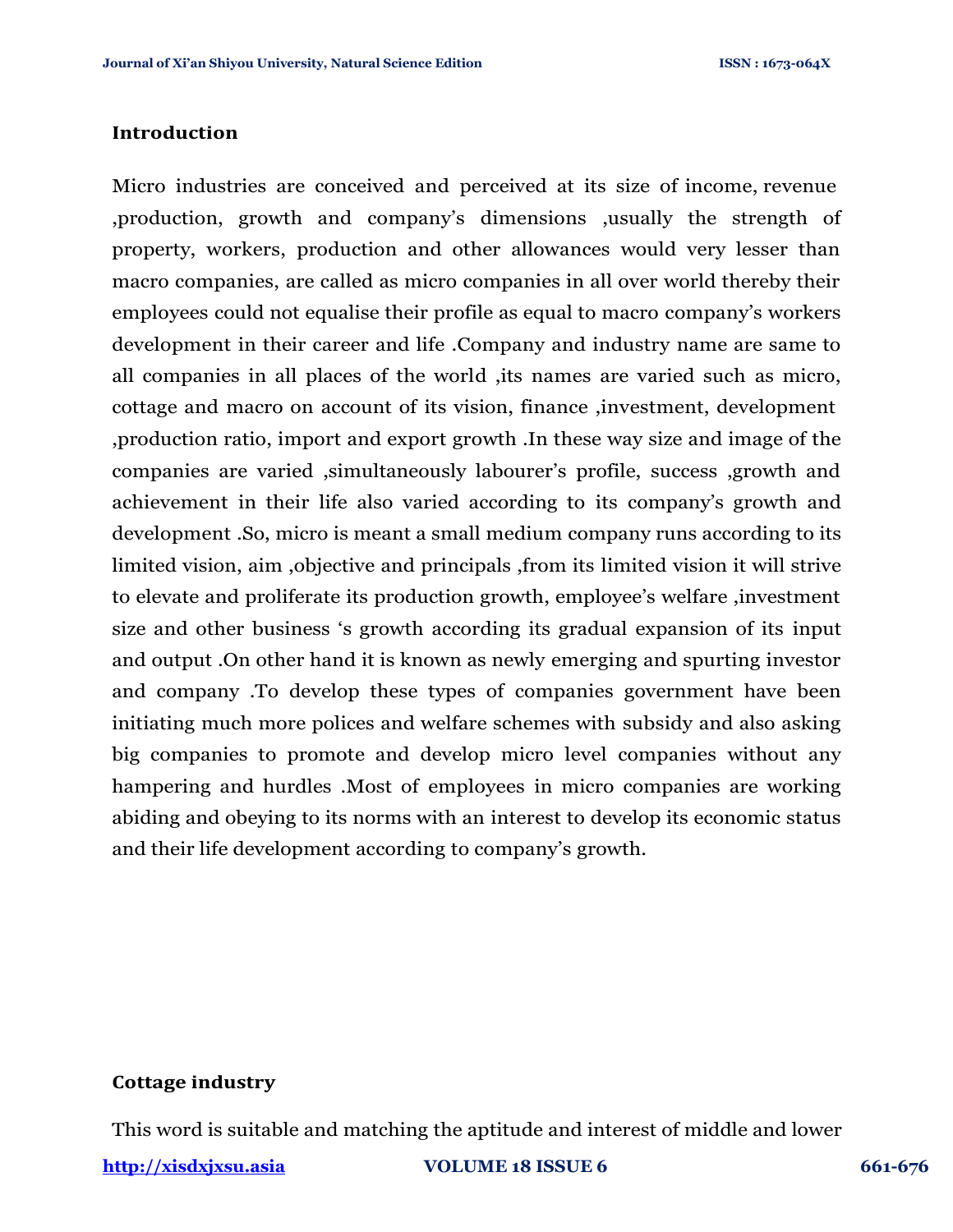Class people's entrepreneurship in rural and urban area .Usually everyone has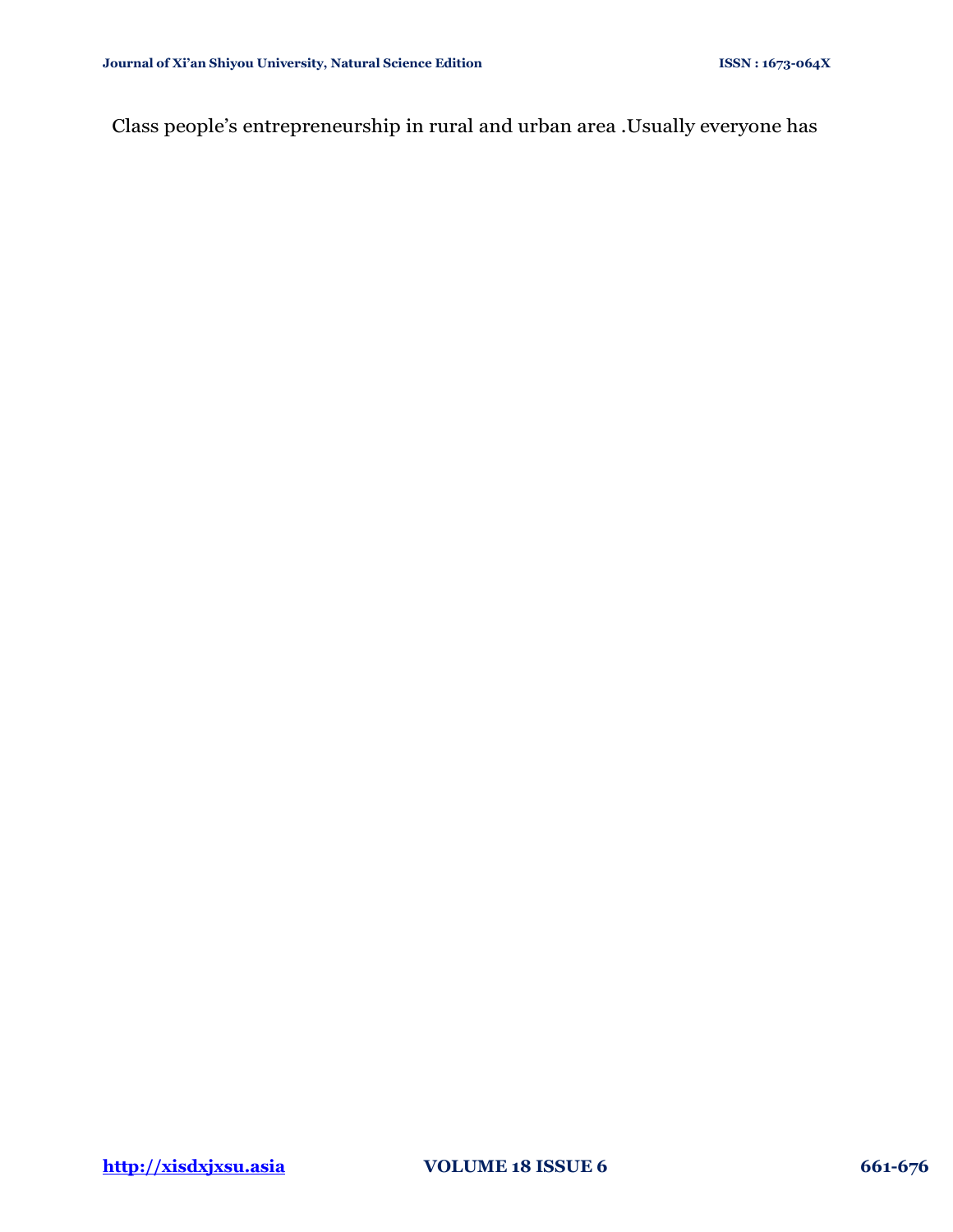heard that cottage industries would be functioning in rural area with meagre look and financial appearance ,revere and apposite to this now days cottage industries established and function in both rural and urban area according to their needs, interest, financial and capital strength .People who have small properties is starting cottage industry with the support of bank finance and waiver policies ,to run daily life and for survival purpose people in rural and urban area owning and establishing cottage industry at their own house, thatched house and non cement roof building theory this industry is called as cottage industries .labours working here will be mean as daily wager ,working for low or modicum salary according to cottage industries' financial and sales capabilities ,annually wages to be worker would be increased based on its strong and steady growth in both urban and rural area. In general sight and look both micro and cottage industries are having same categories of low financial investment with limited vision and space of company location ,gradually it's all needs and necessities would be expanded according to its financial growth and market famous.

#### **Employee's economic status**

Labours and workers would be differed company to company according its needs and expectations ,as a company investment is varied its labours also would be varied in this case 99 % out 100 have been working without ESI,PF and other government initiated and mentioned workers benefits ,for minimum wage labours have been working in most of invisible and unreachable local areas for their survival purpose than comfortable purposes ,employees working in both micro and cottage industries are belong to poor class ,marginalised people and vulnerable people ,especially widows ,hopeless and low finance status families' people are working most of cottage and micro industries for minimum wages without any job security .Company's authority some time stop their employee for one week or one month just to make fear to them for receive low salary and to keep come regularly to that job ,and also will treat unsympathetic ways and cruel manner since they are giving work to them ,labourers have to tolerate all those inconvenience ,psychological torture and physiological inconvenience in both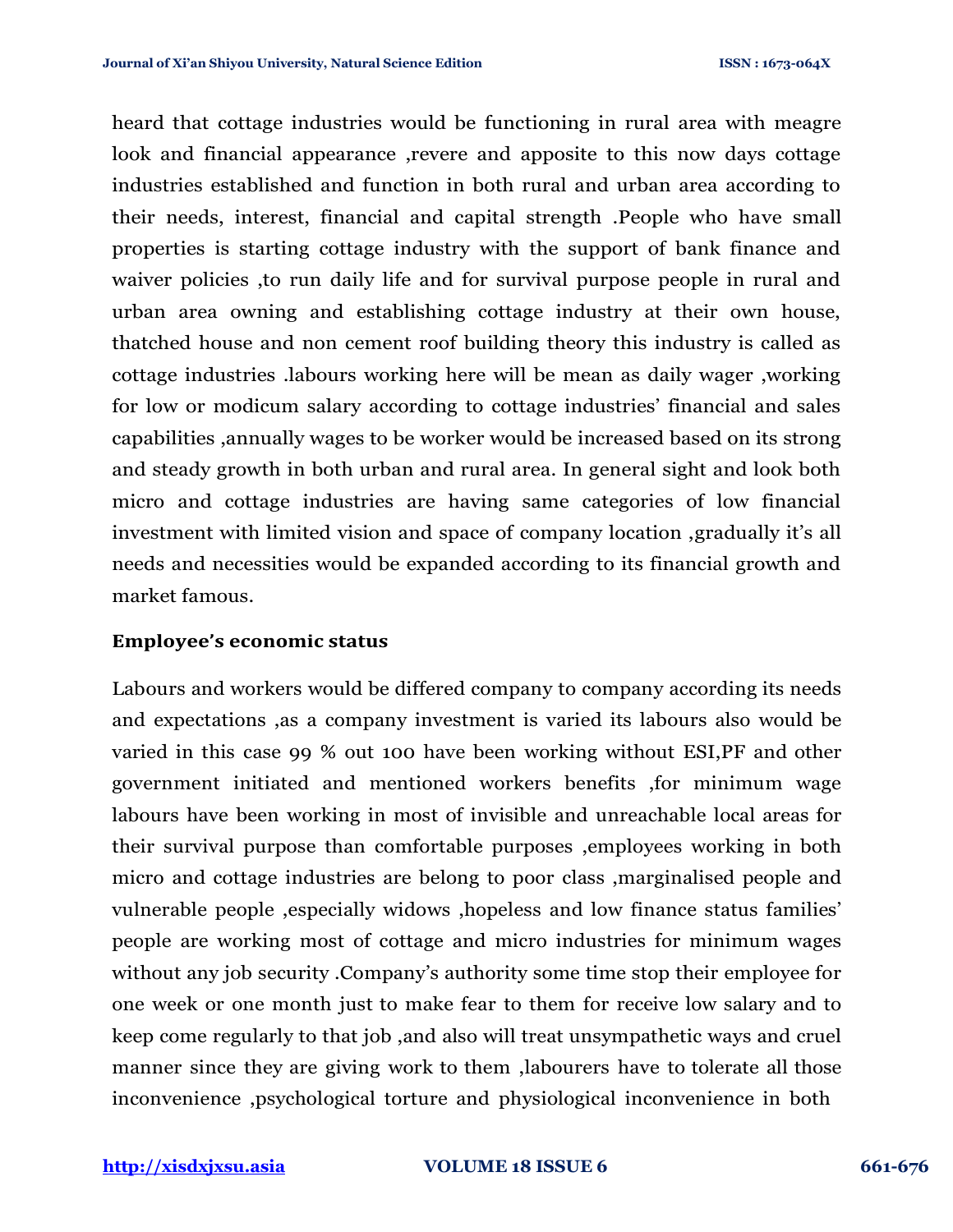micro and cottage industries for get their low salaries and also get daily job. According to Marx labour theory it is known as a exploitative one since they are getting work from workers at less wage and also treating them in ill manner .Now days,in both private concern like cottage and micro based industries are striving to strengthen their company and multiply their investment by getting more work from their labourers at less wages by forgetting labourers needs and necessities

- Nature of Cottage industries
- Investing low amount

.

- Increasing its capital day by day unknowingly to their labours
- Hiding their income to their labourers to increase their revenue
- Receiving exorbitant work form their labourers
- Giving extra work to their labourers for earn extra income to their company
- Hiring less labourers for more works
- Treating rudely with an intention to they may come to work and they may not come to work
- Forgetting wantonly to provide government mentioned salaries to their labourers
- After company development workers are controlled by contractors
- No ESI, PF and other job security to labourers
- Nothing bonus and honorarium is provided to them when they do more job
- Revenue minded than labour welfare concern
- Companies are devising often plan to improve its income than labourer's welfare schemes and concern on their life
- Threatening labours to work at low wages and arguing employees are removed from job
- Genuine workers are not able to work in all factories than cajoling people

#### **Nature of Micro Industries**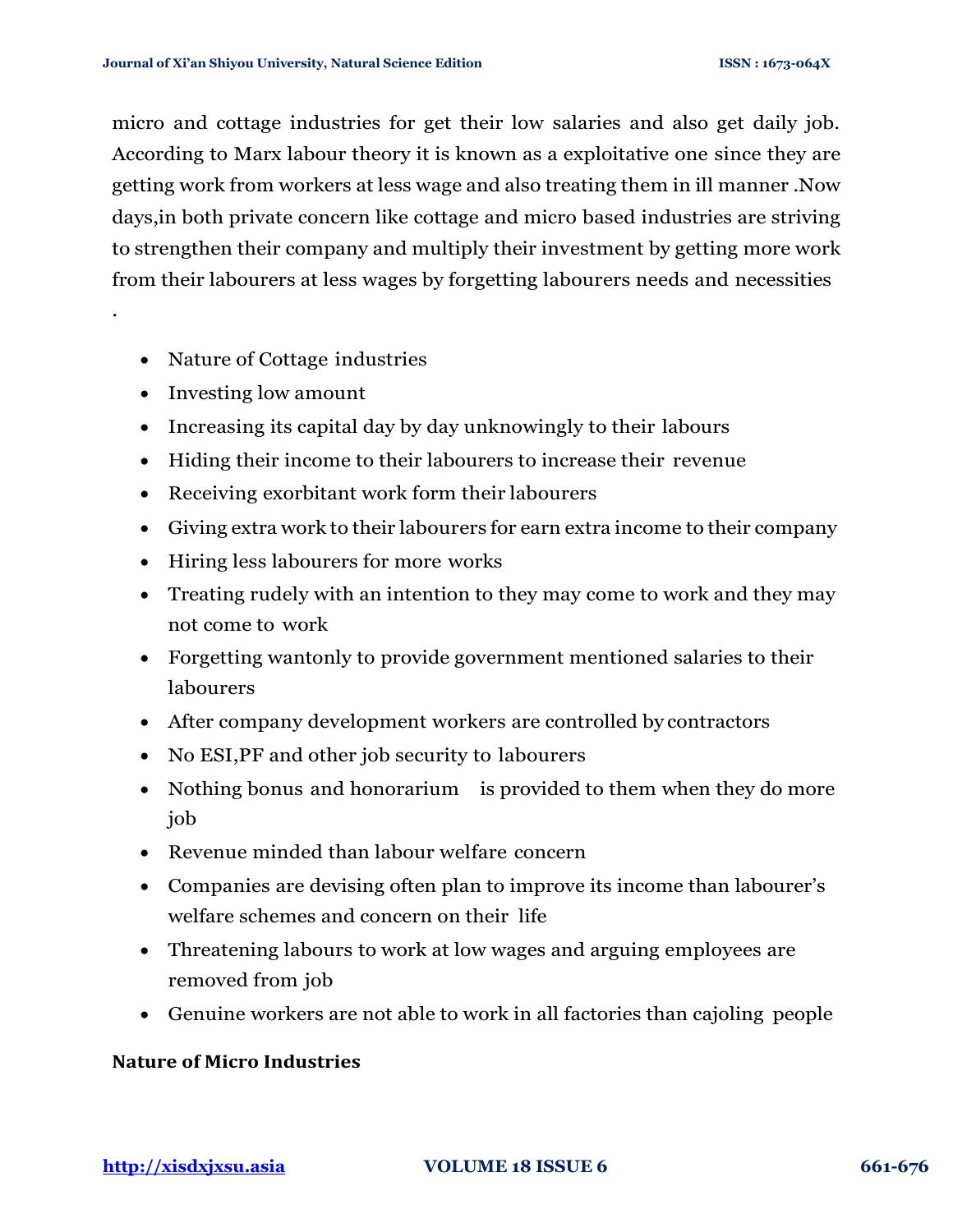- ESI, PF and other allowance are provided
- Both revenue increasing and labour's development have been followed
- Hard workers are rewarded and respected
- Time and scheduled are properly preserved and followed
- Competing with macro company's products in marketing
- Often labours are recruited for fill up vacancy
- Life standard of employees are strengthened than cottage industries
- Competing with macro industries to expand its product in general market
- Targeting at its sales development
- Provides all facilities to its workers
- Motivating, training and encouraging programmes are conducted when they achieve their target
- Opening new avenue to generate employment opportunities
- Coining new idea and policies to popularise its products through Employee's suggestion
- Very less partiality is happening in terms treating employees in macro Industries
- Government norms and dictations are followed
- Economic status of macro industry's; labours are found satisfactory comparing to cottage industries
- Macro industries are doing smart business in big market while cottage industries are doing shop to shop business
- There is investment problem in cottage industries and there is no investment problem in micro industries
- Macro industries are defending on rich purchaser whilecottage industries are defending on local purchaser
- Macro industries are aiming at capturing big markets while cottage industries believe
- Educated youngsters male and female are working in macro industry while unskilled workers working cottage industries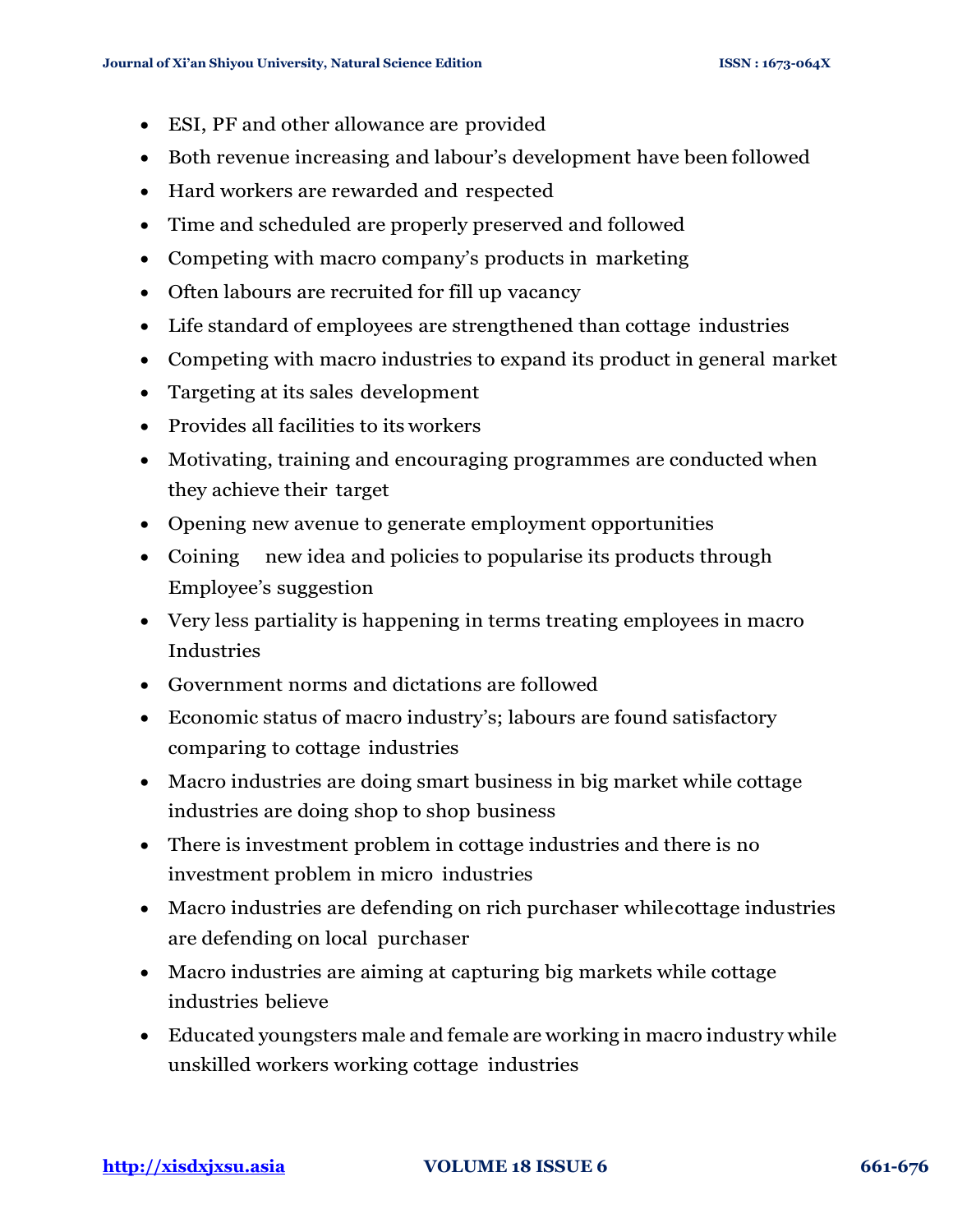• Cottage industries are touching and fulfilling gnadhiyan vision of swaraj or self-sufficiency of India while macro Industries are touching infrastructure developments of urban and rural area

**Variance of employee's economic profile in both Micro and Macro Industries** in Villianur Commune, Puducherry

To know their life styles in all below mentioned themes this study has selected roughly 300 hundred workers both male and female in cottage industries in the villianur commune, from which the study have diagnosed below problems truly

| Cottage Industries' labour's Economic growth in Villianur Commune |  |
|-------------------------------------------------------------------|--|
|                                                                   |  |

| S              | Details of | Male        | Female         | Reasons    | Expectatio | Remarks     |
|----------------|------------|-------------|----------------|------------|------------|-------------|
| N              | Economic   |             |                |            | ns         |             |
|                | status     |             |                |            |            |             |
|                |            |             |                |            |            |             |
| $\mathbf{1}$   | Life Style | 4%<br>Poor  | 3 % Poor       | Less       | Need       | Needs to be |
|                |            | life styles | life styles    | wages      | Minimum    | Strengthen  |
|                |            |             |                |            | Income     | ed          |
|                | Child      |             | %              |            |            |             |
| $\overline{2}$ |            | in<br>3%    | $\overline{4}$ | Less       | Need       | Needs to be |
|                | Education  | Private     | Private        | wages and  | Minimum    | Strengthen  |
|                |            | School      | School         | poor       | Income     | ed          |
|                |            |             |                | situations |            |             |
| 3              | Family     | 4% doing    | 4.1 doing      | Less       | Need       | Needs to be |
|                | Expenditu  | less        | less           | wages and  | Minimum    | Strengthen  |
|                | re         | expenditu   | expenditu      | poor       | Income     | ed          |
|                |            | re          | re             | situations |            |             |
| $\overline{4}$ | Saving     | 4%          | 3.8            | Less       | Need       | Needs to be |
|                |            | workers     | women          | wages and  | Minimum    | Strengthen  |
|                |            | without     | are            | poor       | Income     | ed          |
|                |            | saving      |                | situations |            |             |
|                |            |             |                |            |            |             |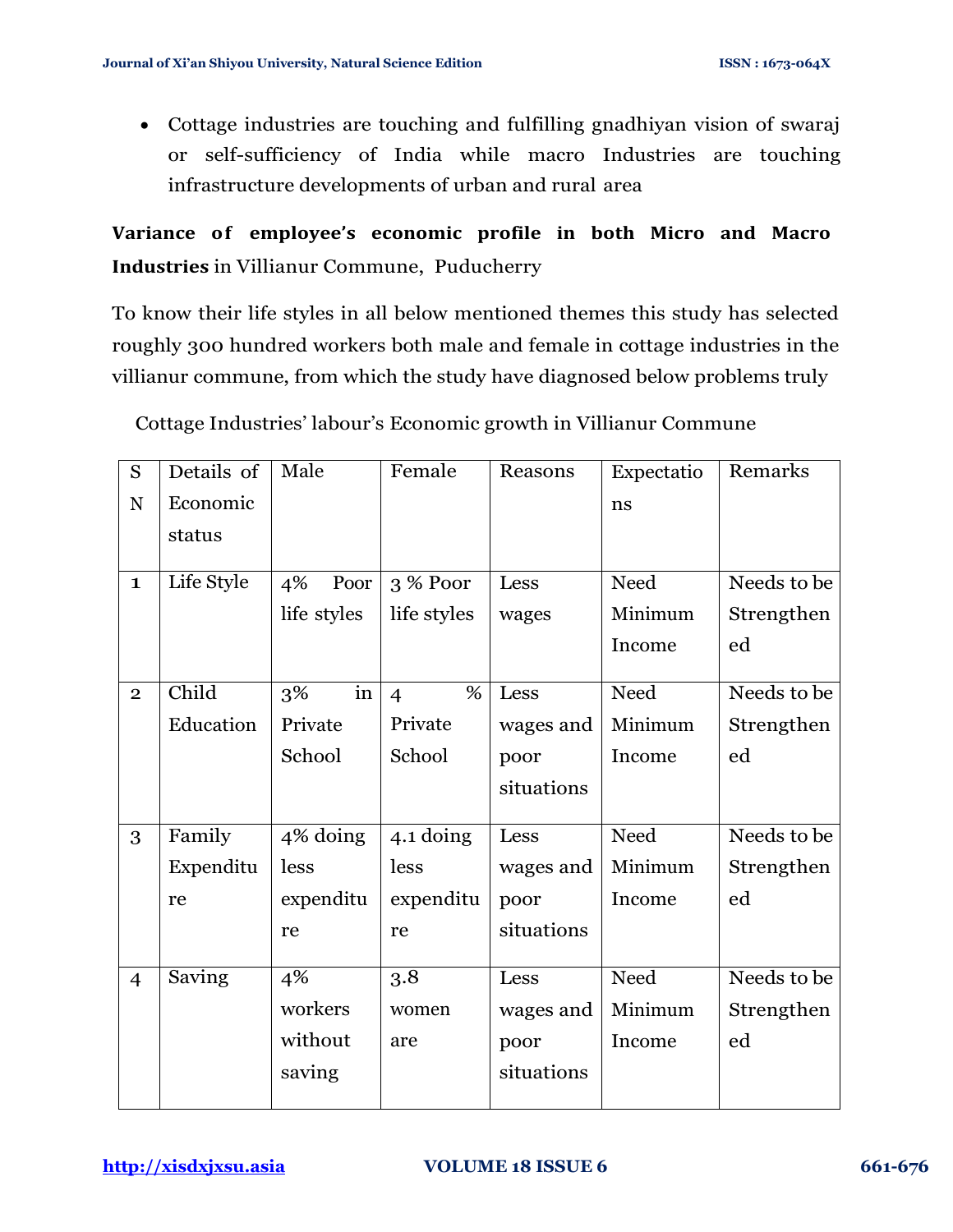|              |               |                | without        |             |             |             |
|--------------|---------------|----------------|----------------|-------------|-------------|-------------|
|              |               |                | saving         |             |             |             |
|              |               |                |                |             |             |             |
| 5            | Job           | 0%             | o%insecu       | Governme    | Needs<br>to | Needs to be |
|              | security      | insecure       | re             | nt has to   | follow govt | Strengthen  |
|              |               |                |                | give order  | order       | ed          |
| 6            | Education     | 4% X and       | $4.5$ X and    | Lack<br>of  | Salary      | Needs to be |
|              | <b>Status</b> | XII            | XII            | revenue in  | Hike        | Strengthen  |
|              |               |                |                | families    |             | ed          |
| 7            | Uniform       | N <sub>0</sub> | N <sub>o</sub> | Company     | Company     | Needs to be |
|              | Code          |                |                | has to give | has to give | Strengthen  |
|              |               |                |                |             | and         | ed          |
|              |               |                |                |             | beautify    |             |
| 8            | Annual        | N <sub>o</sub> | N <sub>o</sub> | Company     | Needed      | Needs to be |
|              | salary        |                |                | should      |             | Strengthen  |
|              | Increment     |                |                | follow      |             | ed          |
|              |               |                |                | governme    |             |             |
|              |               |                |                | nt order    |             |             |
| 9            | Land          | N <sub>0</sub> | N <sub>o</sub> | Meagre      | Salary      | Needs to be |
|              | buying        |                |                | salary      | hike        | Strengthen  |
|              |               |                |                |             | needed      | $_{\rm ed}$ |
| $\mathbf{1}$ | Possessin     | N <sub>o</sub> | N <sub>o</sub> | Meagre      | Need        | Needs to be |
| $\mathbf O$  | Costly<br>g   |                |                | salary      | revised     | Strengthen  |
|              | vehicles      |                |                |             | salary      | ed          |
|              |               |                |                |             |             |             |
| $\mathbf{1}$ | Worry free    | 2%             | 1.8%           | Meagre      | Need        | Needs to be |
| $\mathbf{1}$ | life          |                |                | salary      | revised     | Strengthen  |
|              |               |                |                |             | salary      | ed          |
|              |               |                |                |             |             |             |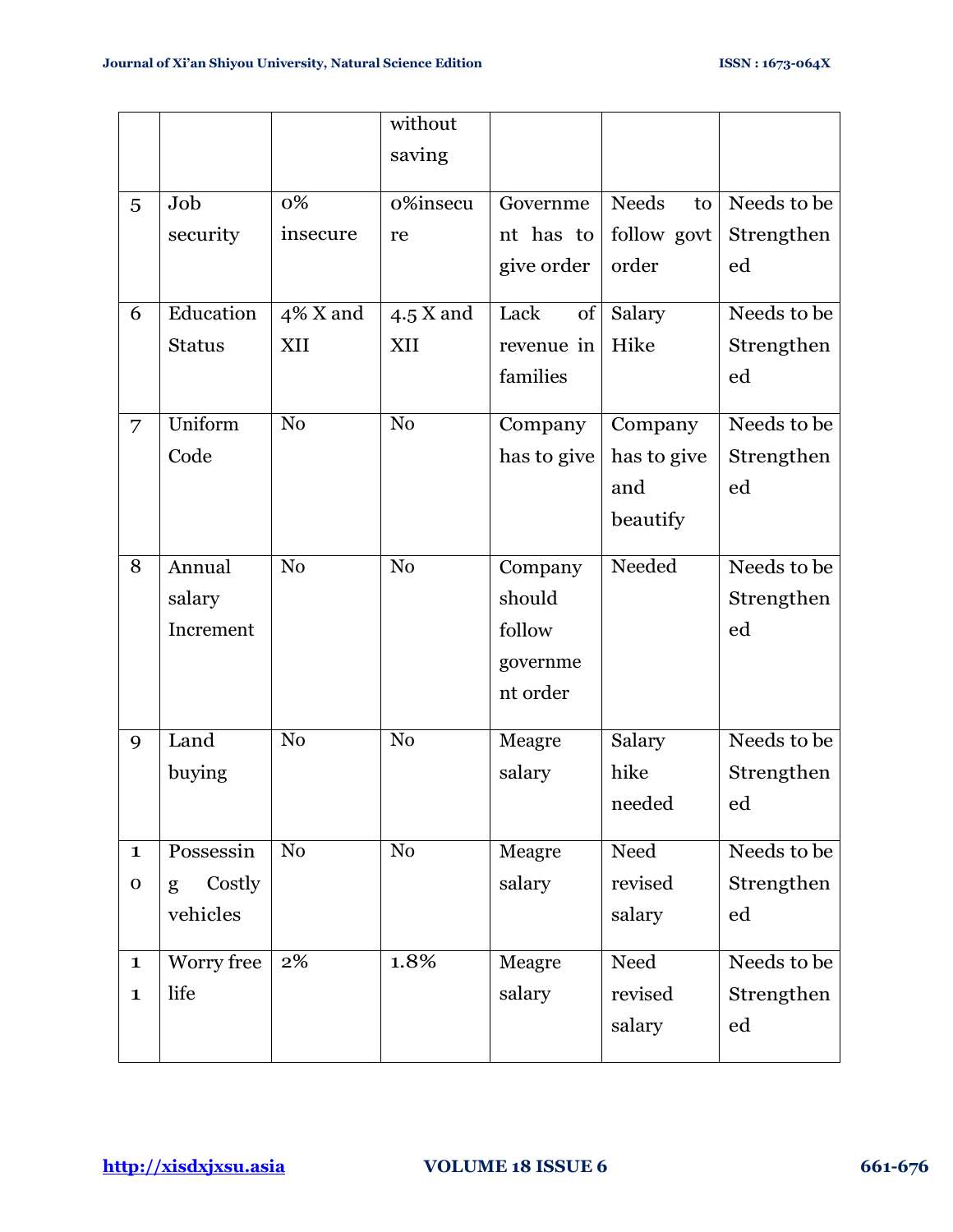| $\mathbf 1$    | <sub>of</sub><br>Ratio | 4.8% | 4.1% | Meagre     | Need    | Needs to be |
|----------------|------------------------|------|------|------------|---------|-------------|
| $\overline{2}$ | debit                  |      |      | salary     | revised | Strengthen  |
|                |                        |      |      |            | salary  | ed          |
| $\mathbf{1}$   | Daily                  | 400  | 300  | Insufficie | Need    | Needs to be |
| 3              | Income                 |      |      | nt         | revised | Strengthen  |
|                |                        |      |      |            | salary  | ed          |
|                |                        |      |      |            |         |             |
| $\mathbf{1}$   | Caring                 | 2.5% | 3.5% | Low        | Need    | Needs to be |
| $\overline{4}$ | relations              |      |      | Revenue    | revised | Strengthen  |
|                |                        |      |      |            | salary  | ed          |
|                |                        |      |      |            |         |             |
| $\mathbf 1$    | Harmony                | 2.6% | 3.2% | Income     | Need    | Needs to be |
| 5              | in family              |      |      | problem    | revised | Strengthen  |
|                |                        |      |      |            | salary  | ed          |
|                |                        |      |      |            |         |             |

Source field visit: April: 2022

# **Details of Micro Company's Employee's Economic details in Villianur Commune**

To know employee's economic growth in Micro Company of Villianur commune, puducherry, this study has chosen 300 samples in micro industrialised area. Sample Size 300, divided by male and female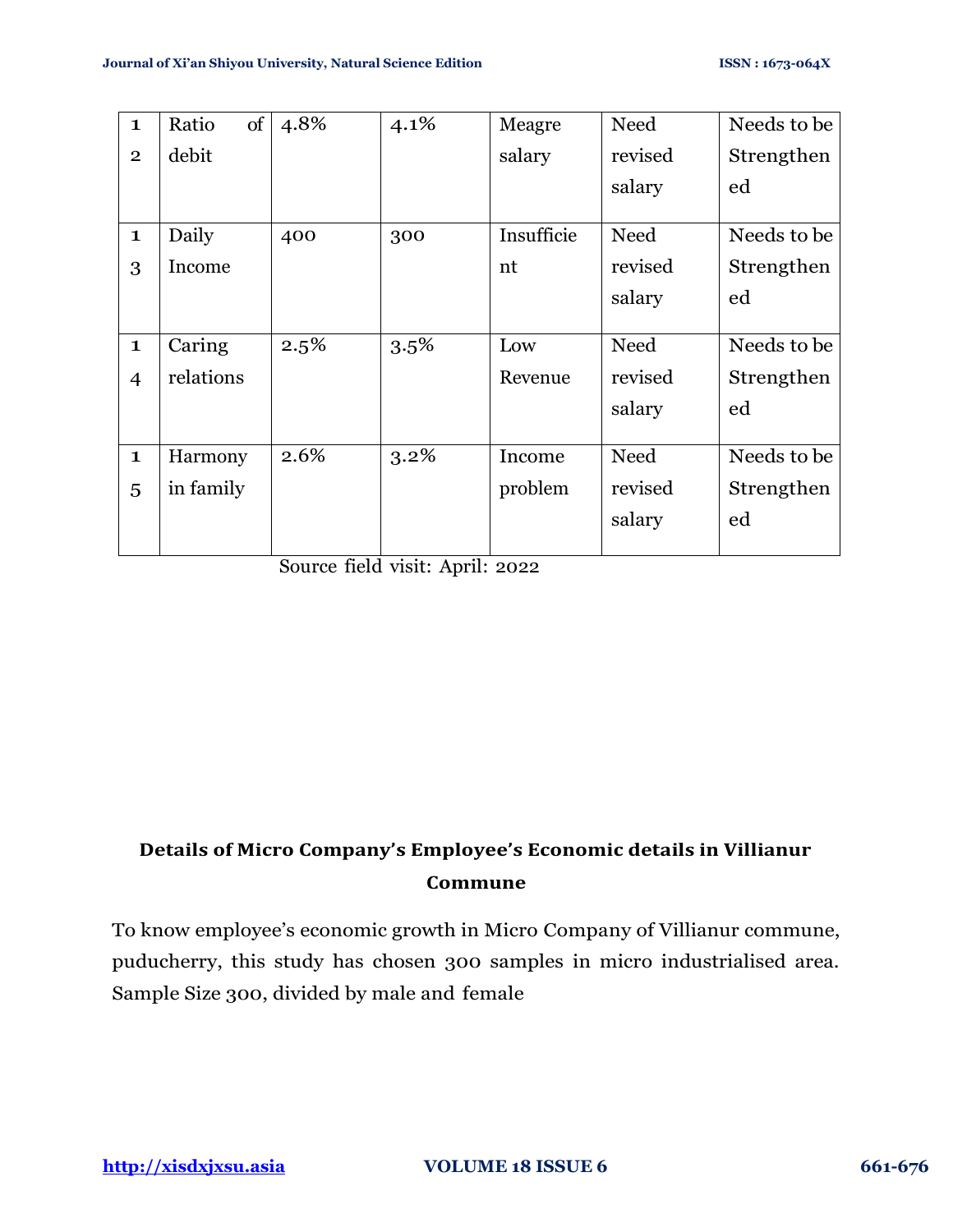| S              | Details of    | Male                        | Female              | Reasons    | Expectatio         | Remarks     |
|----------------|---------------|-----------------------------|---------------------|------------|--------------------|-------------|
| N              | Economic      |                             |                     |            | ns                 |             |
|                | status        |                             |                     |            |                    |             |
|                |               |                             |                     |            |                    |             |
| $\mathbf{1}$   | Life Style    | 4%<br>Good                  | %<br>4.2            | Comforta   | Further            | Needs to be |
|                |               | life styles                 | life<br>good        | ble salary | Need               | Strengthen  |
|                |               |                             | styles              |            | revised            | ed          |
|                |               |                             |                     |            | Income             |             |
| $\mathbf{2}$   | Child         | $\operatorname{in}$<br>4.1% | %<br>$\overline{4}$ | Average    | Further            | Needs to be |
|                | Education     | Private                     | Private             | salary     | need hiked         | Strengthen  |
|                |               | School                      | School              |            | salary             | ed          |
| 3              | Family        | 4% doing                    | 4.4 doing           | Average    | Further            | Needs to be |
|                | Expenditu     | minimum                     | minimum             | salary     | need hiked         | Strengthen  |
|                | re            | expenditu                   | expenditu           |            | salary             | ${\rm ed}$  |
|                |               | re                          | re                  |            |                    |             |
|                |               |                             |                     |            |                    |             |
| $\overline{4}$ | Saving        | $4.6\%$                     | 4.8                 | Average    | Further            | Needs to be |
|                |               | saving                      | women               | salary     | need hiked         | Strengthen  |
|                |               |                             | are saving          |            | salary             | ed          |
| 5              | Job           | 4%                          | 4%                  | Company    | <b>Needs</b><br>to | Needs to be |
|                | security      | insecure                    | insecure            | follows    | be                 | Strengthen  |
|                |               |                             |                     | govt       | strengthen         | ed          |
|                |               |                             |                     | norms      | ed                 |             |
| 6              | Education     | 4.8%                        | 4.7                 | Average    | Further            | Needs to be |
|                | <b>Status</b> | graduates                   | graduates           | revenue    | needs              | Strengthen  |
|                |               |                             |                     | influences | Salary             | ed          |
|                |               |                             |                     |            | Hike               |             |
|                |               |                             |                     | in         |                    |             |
|                |               |                             |                     | education  |                    |             |
|                |               |                             |                     | status     |                    |             |
|                |               |                             |                     |            |                    |             |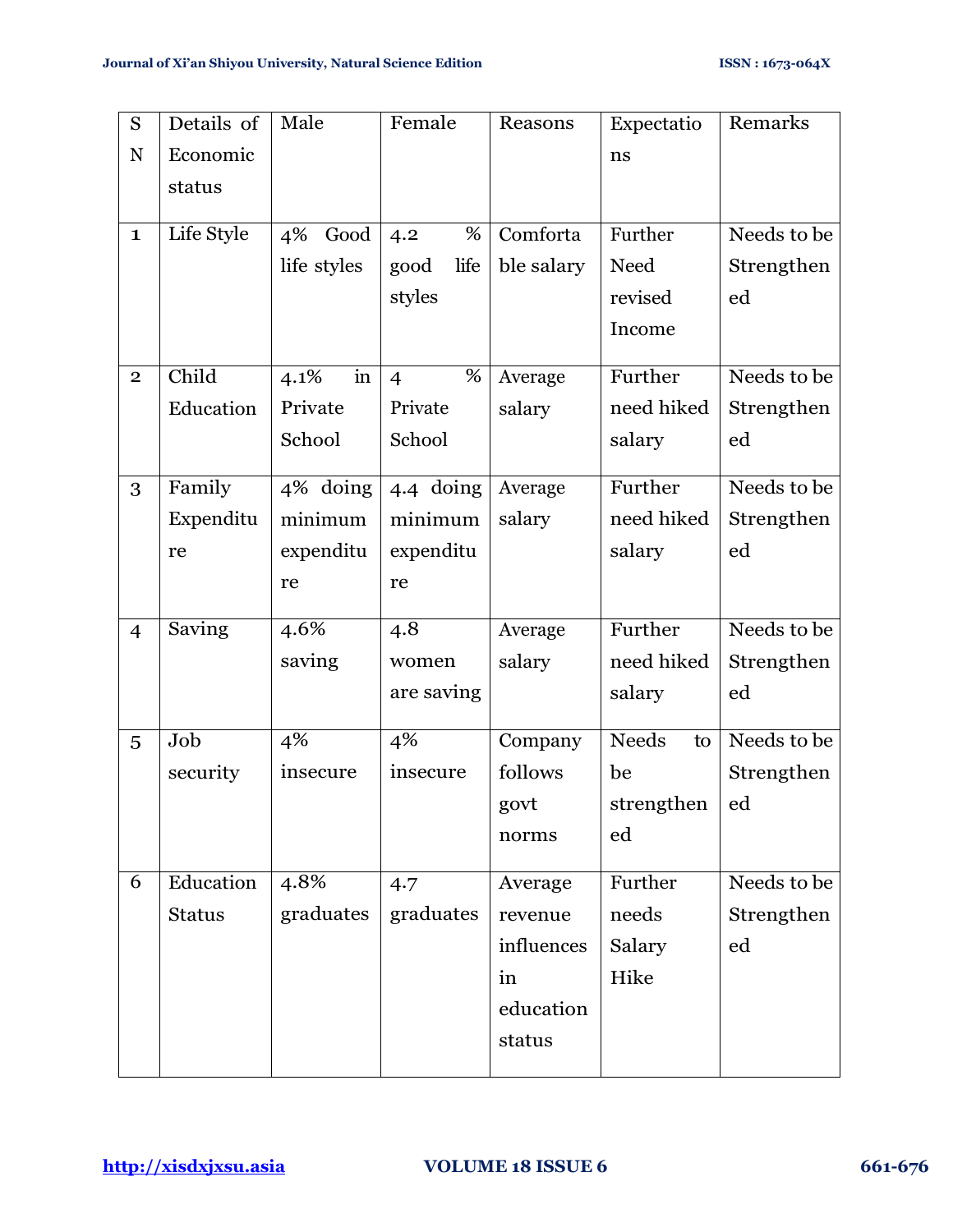| 7            | Uniform     | 5%       | 5%                           | Company    | Further     | Needs to be |
|--------------|-------------|----------|------------------------------|------------|-------------|-------------|
|              | Code        | Offering | offering                     | follows    | uniform     | Strengthen  |
|              |             |          |                              | govt       | be<br>must  | ed          |
|              |             |          |                              | norms      | changed in  |             |
|              |             |          |                              |            | new range   |             |
| 8            | Annual      |          | %                            |            |             | Needs to be |
|              |             | 5%       | 5                            | Company    | It must be  |             |
|              | salary      | offering | offering                     | follows    | continue    | Strengthen  |
|              | Increment   |          |                              | governme   |             | $_{\rm ed}$ |
|              |             |          |                              | nt order   |             |             |
| 9            | Land        | 3.8%     | 3.1%                         | Average    | Salary hike | Needs to be |
|              | buying      | buying   | buying                       | salary     | needed      | Strengthen  |
|              |             |          |                              | and        | further     | ed          |
|              |             |          |                              | saving     |             |             |
|              |             |          |                              | instigatin |             |             |
|              |             |          |                              | g          |             |             |
|              |             |          |                              |            |             |             |
| $\mathbf{1}$ | Possessin   | 3.2%     | $2.3\,\sqrt[6]{\frac{2}{5}}$ | Average    | Further     | Needs to be |
| $\mathbf 0$  | Costly<br>g |          |                              | salary     | Needed to   | Strengthen  |
|              | vehicles    |          |                              | and        | revise      | ed          |
|              |             |          |                              | saving     | salary      |             |
|              |             |          |                              | instigatin |             |             |
|              |             |          |                              | g          |             |             |
| $\mathbf{1}$ | Worry free  | 3.2      | 3.8%                         | Average    | Further     | Needs to be |
| $\mathbf{1}$ | life        |          |                              | salary     | Needed to   | Strengthen  |
|              |             |          |                              | and        | revise      | ed          |
|              |             |          |                              | saving     | salary      |             |
|              |             |          |                              | instigatin |             |             |
|              |             |          |                              | g          |             |             |
|              |             |          |                              |            |             |             |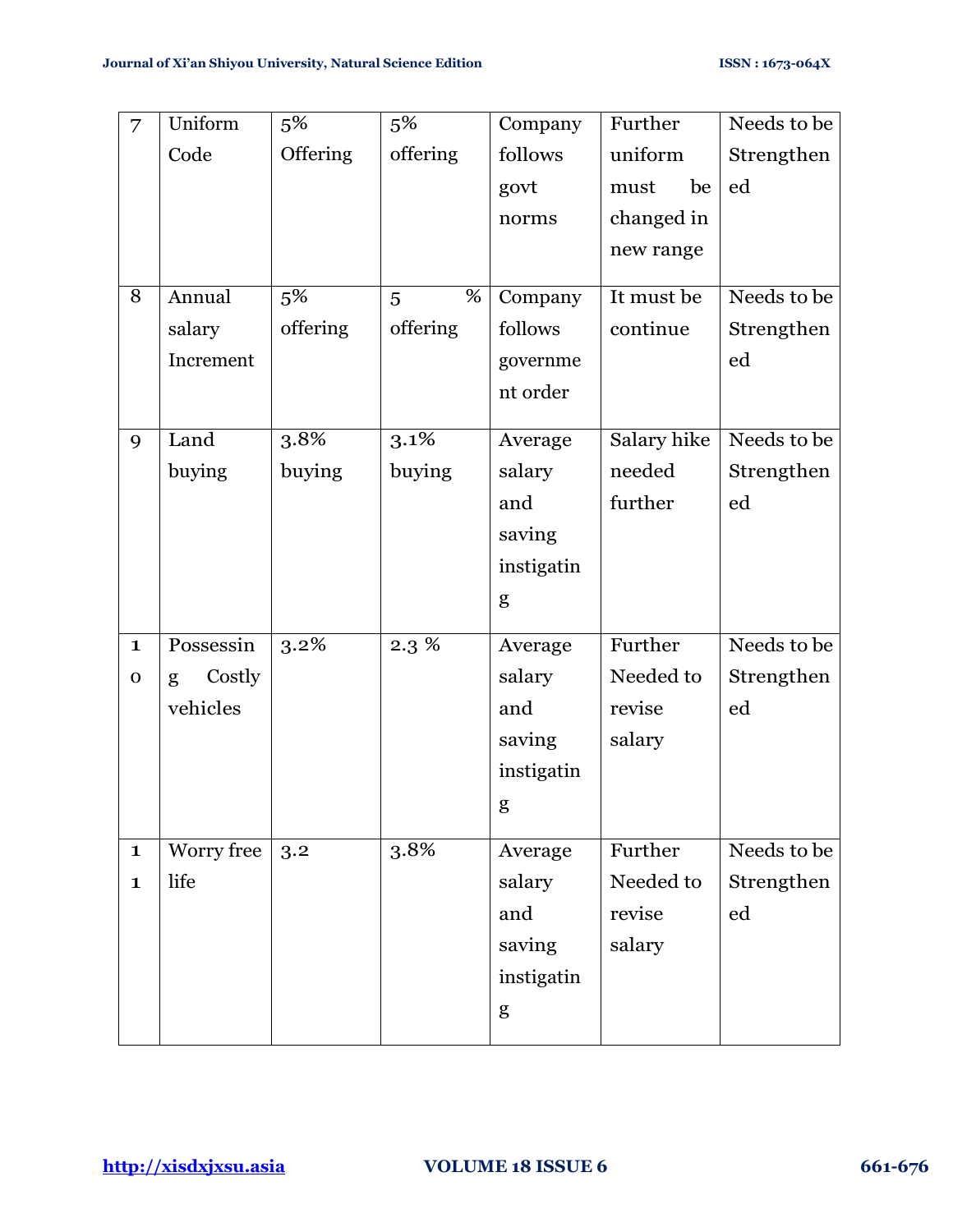| $\mathbf{1}$   | Ratio<br>of | 4.8% | 3.1% | Average    | Need to be | Needs to be |
|----------------|-------------|------|------|------------|------------|-------------|
| $\mathbf{2}$   | debit       |      |      | salary     | given      | Strengthen  |
|                |             |      |      |            | revised    | ed          |
|                |             |      |      |            | salary     |             |
| $\mathbf{1}$   | Daily       | 500  | 500  | Insufficie | Need to be | Needs to be |
|                |             |      |      |            |            |             |
| 3              | Income      |      |      | nt         | given      | Strengthen  |
|                |             |      |      |            | revised    | ed          |
|                |             |      |      |            | salary     |             |
|                |             |      |      |            |            |             |
| $\mathbf{1}$   | Caring      | 3.5% | 3.7% | Average    | Need to be | Needs to be |
| $\overline{4}$ | relations   |      |      | salary     | given      | Strengthen  |
|                |             |      |      |            | revised    | ed          |
|                |             |      |      |            | salary     |             |
|                |             |      |      |            |            |             |
| $\mathbf{1}$   | Harmony     | 3.8% | 3.5% | Average    | Need to be | Needs to be |
| 5              | in family   |      |      | salary     | given      | Strengthen  |
|                |             |      |      |            | revised    | ed          |
|                |             |      |      |            | salary     |             |
|                |             |      |      |            |            |             |

**Source: Field Visit, April, 2022**

## **Conclusion**

It is now new and unique to us hearing employees economic status would be excellent in both micro and cottage industries because though government has been brought numerous wage law and polices because owners and industrialist are determining what and how much wage must be given to the employees in cottage and micro industries. Despite factories and companies are following norms against government's rules and regulations in terms of providing good salary and privileges to their employee's ,it must be regularised and repaired by the concern government authorities .Beyond that employees economic status are little bite hiked and increased in micro industries comparing cottage industries' workers economic status ,in simple though micro company's workers getting average salary they are able to shine and grow one step more than cottage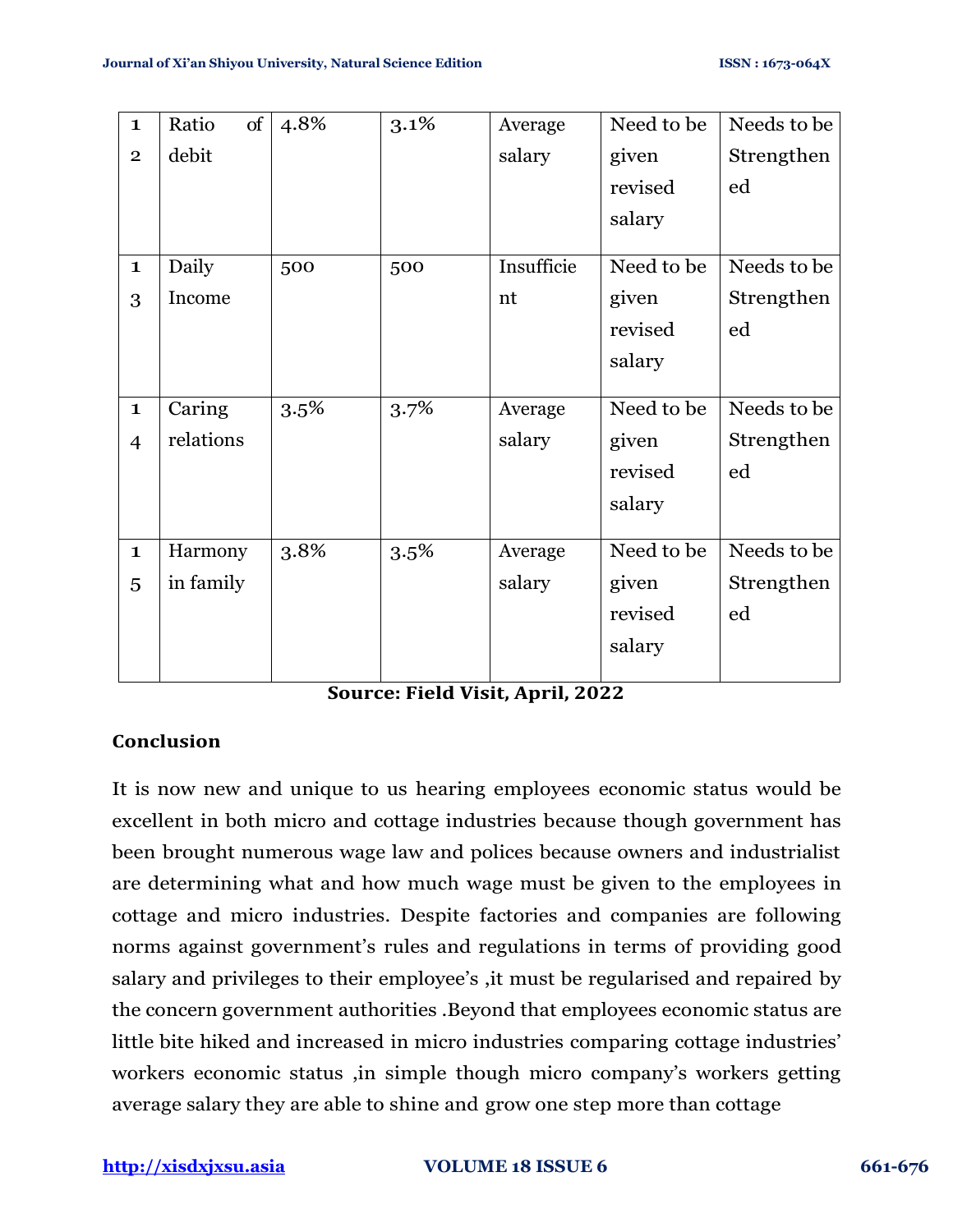industry's workers thereby they are able do average task and work in their families without fail ad shame among their relatives comparing to cottage industries' workers in Villianur commune .In laconic and brief words employee's economic status are varied truly based on their income and salary drawn from concern companies ,changes on their salary leads causes development in their life and career ,government has to focus on strengthening both micro and cottages industries toward strengthening economic status of employees

#### **Bibliography**

Akerlof, G. A. (1982). Labour contracts as partial gift exchange. Quarterly Journal of Economics, 47(4), 43–69.

Akerlof, G. A. (1983). Loyalty filters. American Economic Renew, 73(1), 54–63.

Akerlof, G. A. (1984). Gift exchange and efficiency wage theory four views. American Economic Review, 74(2), 79–83.

Alam, M. (1986). The crisis of empire in Mughal North India-Awadh and Punjab 1707–1748. New Delhi: Oxford University Press.

Alam, M., & Subramanian, S. (Eds.). (1998). The Mughal state 1526–1770. New Delhi: Oxford University Press.

Alchian, A., & Demsetz, H. (1972). Production information costs and economics organization. American Economic Review, 62(5), 777–795.

Allami, A. F. (1927). The Ain-i-Akbari (Trans: Bluchmann, H. B. & Ed. Lieu Colonel D. C. Philpot from Persian, Vols. 1 & II). New Delhi: Oriental Book Preprint Corporation.

Allami, A. F. (1956). Akbar Nama (trans: Bluchmann, H. B., Vol. 1). Calcutta: Bibliotheca.

Alvi, S. (Ed.). (2002). The eighteenth century India. New Delhi: Oxford University Press.

Ambirajan, S. (1987). Classical political economy and British policy in India. Cambridge: Cambridge University Press.

Amin, A. (1989). Flexible specialization and small firms in Italy—Myth and reality. Antipode, 21(1), 13–24.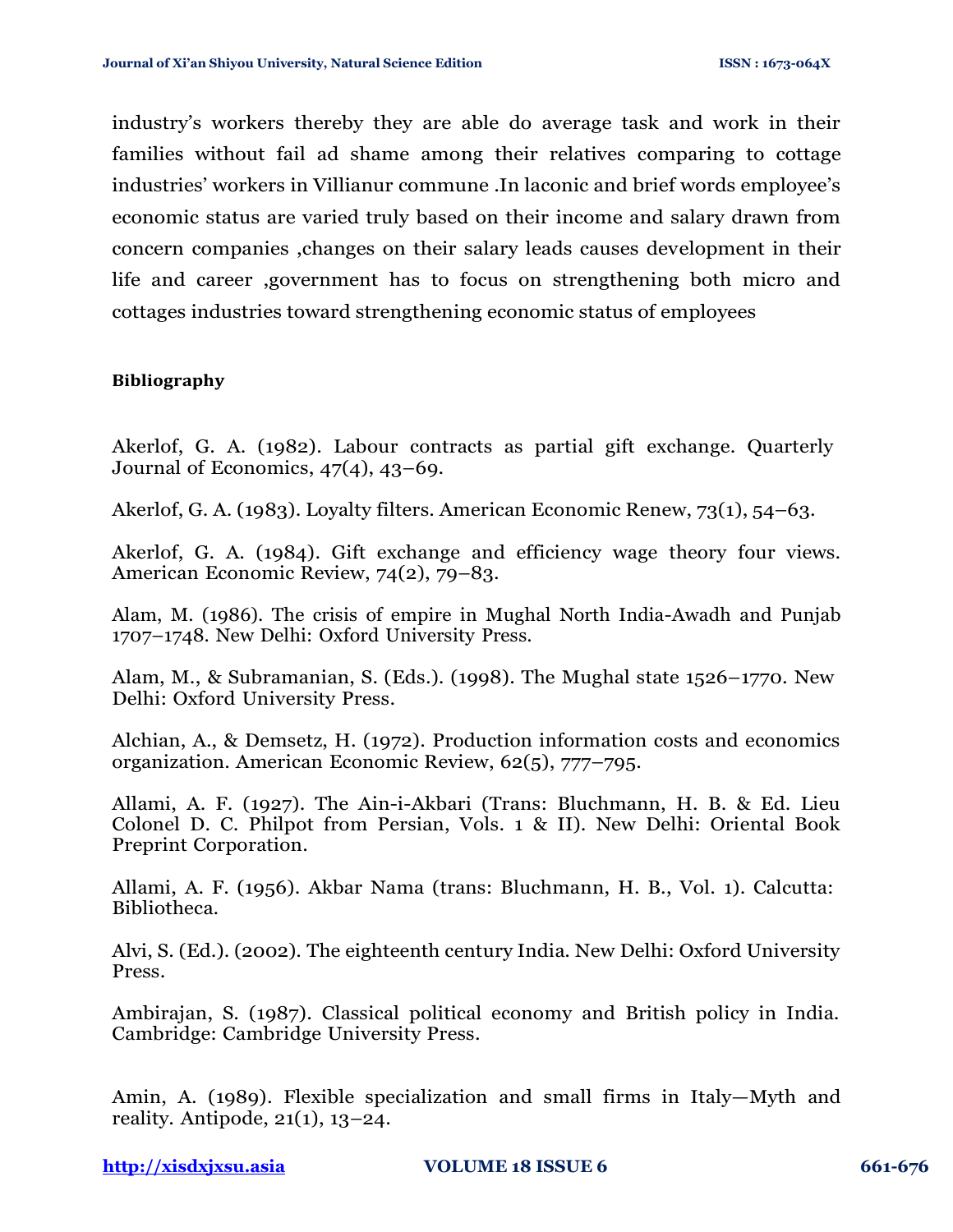Amin, A. (Ed.). (1995). Post fordism—A reader. Oxford: Blackwell.